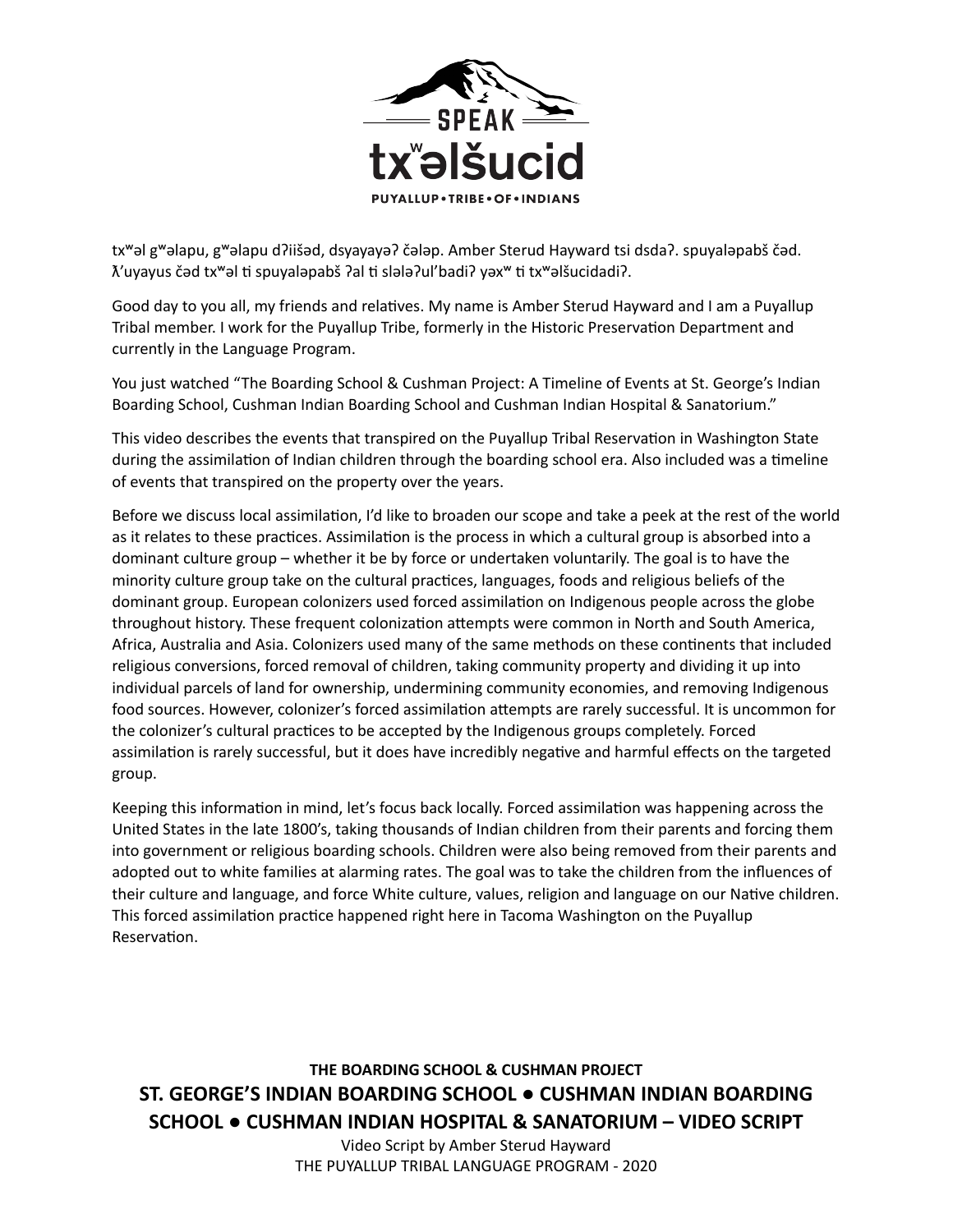

When I worked in the Puyallup Tribe's Historic Preservation Department, I would go out and share the Tribes history with non-natives. The majority of people that I spoke with had no idea there were two boarding schools here on the Puyallup reservation. However, many recalled seeing the huge brick Indian hospital that was visible from I-5 as people drove through Tacoma.

Many of these people would ask, "Why didn't I know about these boarding schools?" That's a really good question. Let's pause there and think about that.

For those of you watching, if this is new information for you, why do you think you didn't know about the boarding schools located on the Puyallup reservation?

Why is this timeline of events not taught or quickly brushed over in Washington State history?

This was a horrific timeline of events that happened in American history that were intended to stay hidden. Our stories and perspectives are not shared widely because our people were traumatized and stripped of everything that was important to us, in attempts to destroy us. As described earlier, assimilation practices do not completely work on the target group, but much harm is done to the people in the process. By us sharing this very information with you, we get to reveal the truth behind the very script that was devised to hide this history. Sharing helps our people to identify, process, and heal so we can move forward. Sharing also puts our words, experiences and our perspective of these events into the history books.

Our intent for this section of the video is to remove the blanket statements regarding country wide assimilation, and focus your eyes on Tacoma, WA. By doing this, we are making you connect through location and geographical landmarks. If you've driven down I-5 past the current Emerald Queen Casino, or past the Puyallup River, you are connecting to the land and location that these boarding schools were located by. The intent of this video is to have you see us as human beings, and not turn away and say these things happened somewhere else. These things happened right here, and we want to acknowledge that.

Being aware of what transpired on the very land that you and I live on is incredibly valuable to begin healing the damage that was done, moving past the grief and pushing forward to understanding and reconciliation.

Please know that the full immersion Lushootseed video and this accompanying video has not been arbitrarily put together. Each word, perspective, story, and each question has been chosen very intentionally. We want you to know that these things occurred right here, to our people, on the Puyallup Reservation in Pierce County Washington – and the effects of this history still has an impact on our community today.

**THE BOARDING SCHOOL & CUSHMAN PROJECT ST. GEORGE'S INDIAN BOARDING SCHOOL ● CUSHMAN INDIAN BOARDING SCHOOL ● CUSHMAN INDIAN HOSPITAL & SANATORIUM – VIDEO SCRIPT** 

> Video Script by Amber Sterud Hayward THE PUYALLUP TRIBAL LANGUAGE PROGRAM - 2020